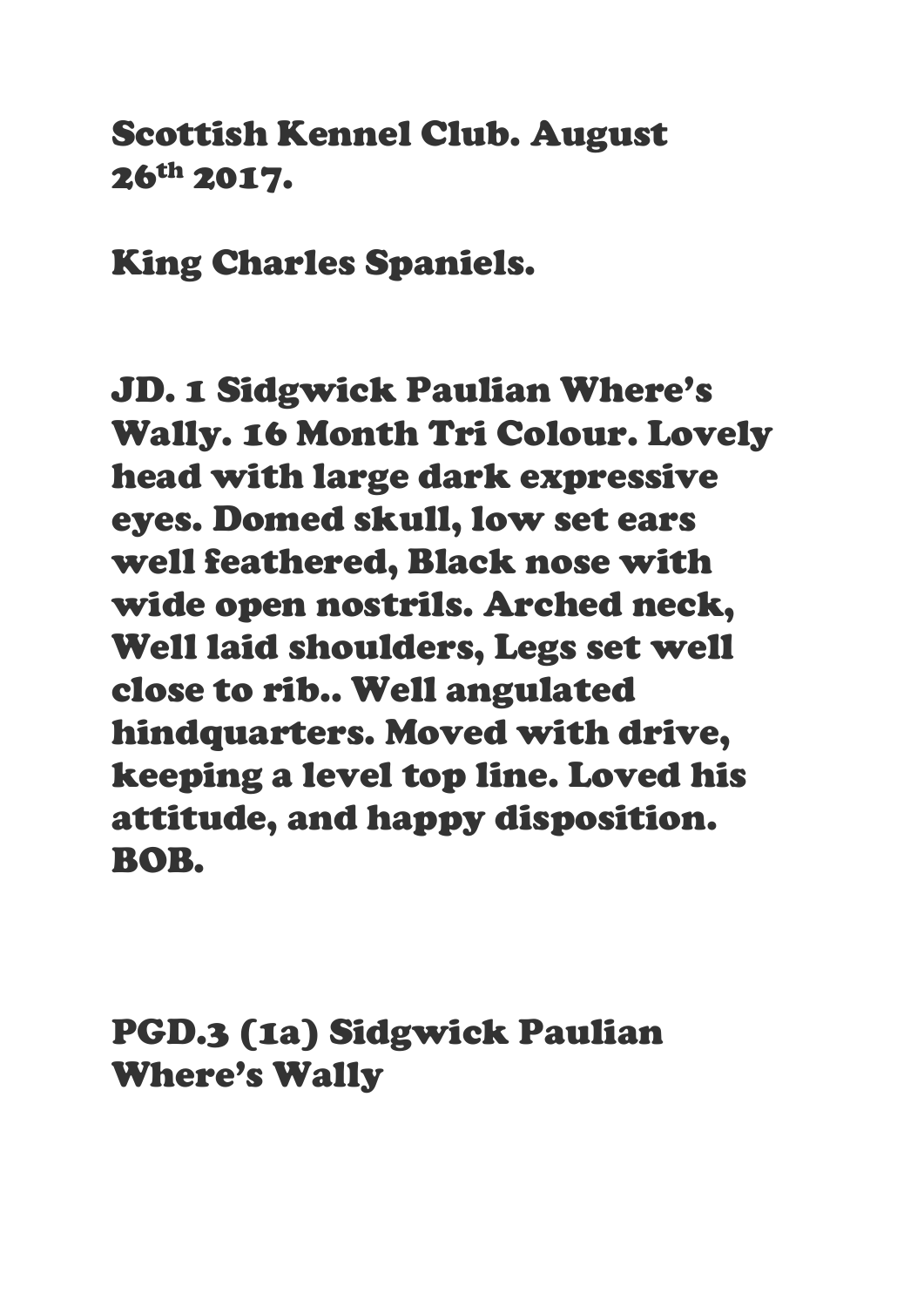# 2nd Sproul & Coburn Khandro Liverpool Lullaby.Tri colour with a lovely head. Good body shape, Needs to settle on the move.

# OD. 5 (1a).

1st. Ryan Ch & Ir Int Ch.Charnell Brando at Cavalli. Well turned out Blen dog 7 year old. Handsome head with lovely dark eyes, would have preferred more dome. Long well feathered ears. Medium neck, good shoulder placement, well sprung ribs, deep in chest. Well angulated hindquarters. Moved well.

RBD and Best Veteran in Breed.

2nd. Sproul & Coburn Khandro No Regrets. 4 year old Tri Colour. Lovely head with dark eyes, well feathered ears. Good neck and Shoulders, Moved well.